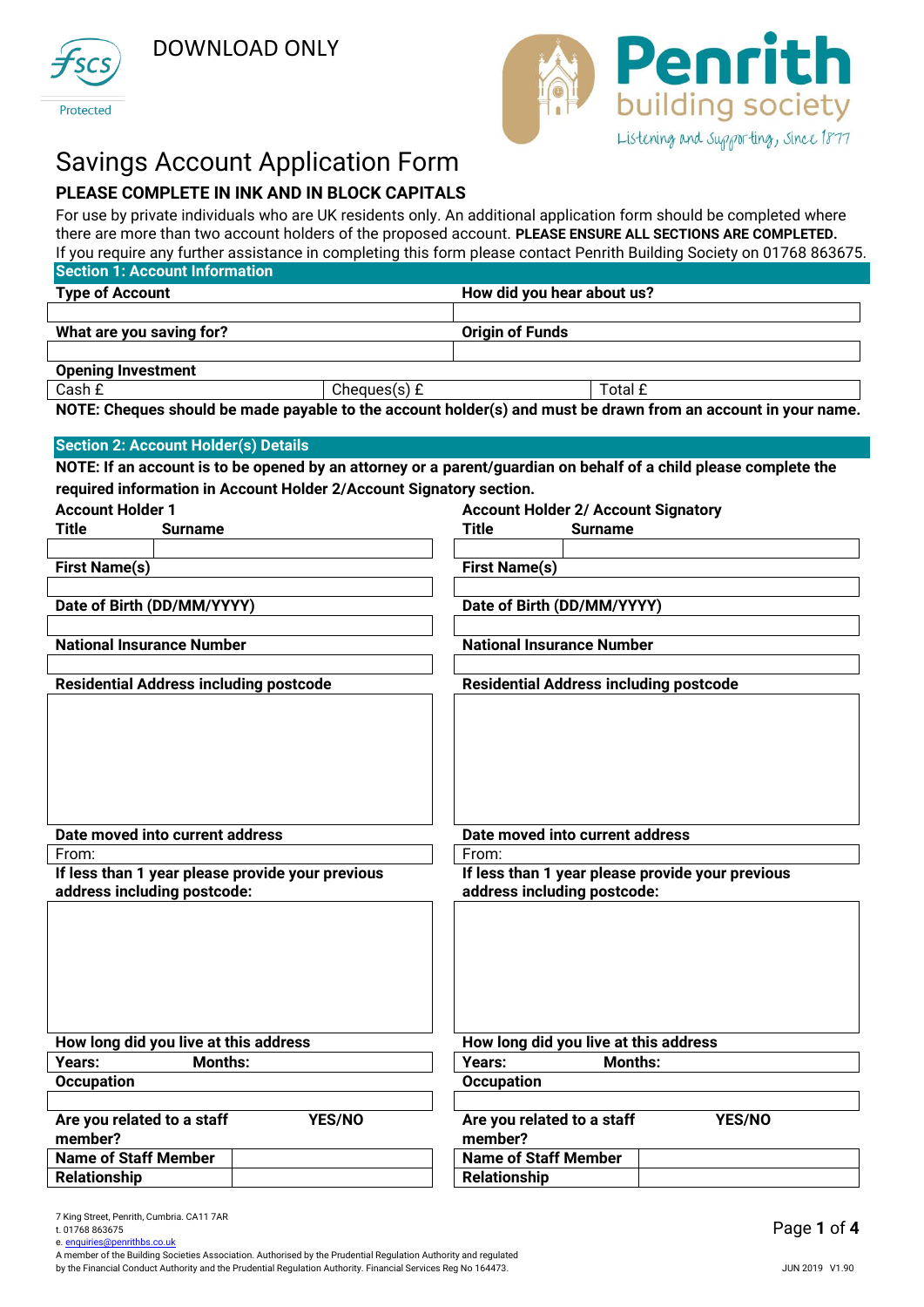| <b>Account Holder 1</b>                                                                                                                                                                                                                                                                                                                                                                                                                                                    |        | <b>Account Holder 2 / Account Signatory</b>                                                                                                                                                                                                                                                     |        |
|----------------------------------------------------------------------------------------------------------------------------------------------------------------------------------------------------------------------------------------------------------------------------------------------------------------------------------------------------------------------------------------------------------------------------------------------------------------------------|--------|-------------------------------------------------------------------------------------------------------------------------------------------------------------------------------------------------------------------------------------------------------------------------------------------------|--------|
| <b>Email</b>                                                                                                                                                                                                                                                                                                                                                                                                                                                               |        | <b>Email</b>                                                                                                                                                                                                                                                                                    |        |
| <b>Telephone</b>                                                                                                                                                                                                                                                                                                                                                                                                                                                           |        | <b>Telephone</b>                                                                                                                                                                                                                                                                                |        |
| Home:                                                                                                                                                                                                                                                                                                                                                                                                                                                                      |        | Home:                                                                                                                                                                                                                                                                                           |        |
| Evening:                                                                                                                                                                                                                                                                                                                                                                                                                                                                   |        | Evening:                                                                                                                                                                                                                                                                                        |        |
| Mobile:                                                                                                                                                                                                                                                                                                                                                                                                                                                                    |        | Mobile:                                                                                                                                                                                                                                                                                         |        |
| *Preferred Contact Method                                                                                                                                                                                                                                                                                                                                                                                                                                                  |        | *Preferred Contact Method                                                                                                                                                                                                                                                                       |        |
| Post                                                                                                                                                                                                                                                                                                                                                                                                                                                                       |        | Post                                                                                                                                                                                                                                                                                            |        |
| Email                                                                                                                                                                                                                                                                                                                                                                                                                                                                      |        | Email                                                                                                                                                                                                                                                                                           |        |
| Telephone                                                                                                                                                                                                                                                                                                                                                                                                                                                                  |        | Telephone                                                                                                                                                                                                                                                                                       |        |
| member of staff for details of how to register for "@PBS" or "Secure Personal Information via telephone".<br><b>Nationality</b>                                                                                                                                                                                                                                                                                                                                            |        | * It is the Society's policy not to divulge personal/confidential information via email or telephone other than with those members<br>registered for "@PBS" or our "Secure Personal Information via telephone" service. All statements will be sent by post. Please ask a<br><b>Nationality</b> |        |
|                                                                                                                                                                                                                                                                                                                                                                                                                                                                            |        |                                                                                                                                                                                                                                                                                                 |        |
| <b>Country of Birth</b>                                                                                                                                                                                                                                                                                                                                                                                                                                                    |        | <b>Country of Birth</b>                                                                                                                                                                                                                                                                         |        |
| <b>Place of Birth</b>                                                                                                                                                                                                                                                                                                                                                                                                                                                      |        | <b>Place of Birth</b>                                                                                                                                                                                                                                                                           |        |
|                                                                                                                                                                                                                                                                                                                                                                                                                                                                            |        |                                                                                                                                                                                                                                                                                                 |        |
|                                                                                                                                                                                                                                                                                                                                                                                                                                                                            |        |                                                                                                                                                                                                                                                                                                 |        |
|                                                                                                                                                                                                                                                                                                                                                                                                                                                                            |        | EITHER/ALL/OR ANY ______ TO SIGN<br>(Delete as appropriate)                                                                                                                                                                                                                                     |        |
|                                                                                                                                                                                                                                                                                                                                                                                                                                                                            |        |                                                                                                                                                                                                                                                                                                 |        |
|                                                                                                                                                                                                                                                                                                                                                                                                                                                                            |        |                                                                                                                                                                                                                                                                                                 |        |
|                                                                                                                                                                                                                                                                                                                                                                                                                                                                            |        | <b>Account Holder 2 / Account Signatory</b>                                                                                                                                                                                                                                                     |        |
|                                                                                                                                                                                                                                                                                                                                                                                                                                                                            | YES/NO | Are you a citizen ONLY of the UK?                                                                                                                                                                                                                                                               | YES/NO |
|                                                                                                                                                                                                                                                                                                                                                                                                                                                                            | YES/NO | If NO are you a citizen of the USA?                                                                                                                                                                                                                                                             | YES/NO |
|                                                                                                                                                                                                                                                                                                                                                                                                                                                                            | YES/NO | Are you a tax resident ONLY in the UK?                                                                                                                                                                                                                                                          | YES/NO |
|                                                                                                                                                                                                                                                                                                                                                                                                                                                                            |        | If NO, please list the countries in which<br>you are a tax resident below:                                                                                                                                                                                                                      |        |
| <b>Section 3: Joint Account- Withdrawals</b><br>Withdrawals on this account can be made on the following number of<br>signatures:<br><b>Section 4: Tax Details</b><br>NOTE: We are unable to open an account without the following details.<br><b>Account Holder 1</b><br>Are you a citizen ONLY of the UK?<br>If NO are you a citizen of the USA?<br>Are you a tax resident ONLY in the UK?<br>If NO, please list the countries in which<br>you are a tax resident below: |        |                                                                                                                                                                                                                                                                                                 |        |
|                                                                                                                                                                                                                                                                                                                                                                                                                                                                            |        | Please list your Tax Identification Number (TIN) for the countries entered above. The TIN is the number by which the                                                                                                                                                                            |        |
|                                                                                                                                                                                                                                                                                                                                                                                                                                                                            |        | <b>Account Holder 2 / Account Signatory TIN</b>                                                                                                                                                                                                                                                 |        |
|                                                                                                                                                                                                                                                                                                                                                                                                                                                                            |        |                                                                                                                                                                                                                                                                                                 |        |
|                                                                                                                                                                                                                                                                                                                                                                                                                                                                            |        | I undertake to advise Penrith Building Society within 30 days of any changes in circumstances which affects my tax                                                                                                                                                                              |        |
|                                                                                                                                                                                                                                                                                                                                                                                                                                                                            |        | residency status declared in Section 4 of this form and to provide Penrith Building Society with a suitably updated self                                                                                                                                                                        |        |
|                                                                                                                                                                                                                                                                                                                                                                                                                                                                            |        |                                                                                                                                                                                                                                                                                                 |        |
|                                                                                                                                                                                                                                                                                                                                                                                                                                                                            |        |                                                                                                                                                                                                                                                                                                 |        |
|                                                                                                                                                                                                                                                                                                                                                                                                                                                                            |        |                                                                                                                                                                                                                                                                                                 |        |
| tax authority in your country of residence identifies you.<br><b>Account Holder 1 TIN</b><br>certification and declaration within 30 days of such changes in circumstances.<br><b>Section 5: Interest Instructions</b><br>Please refer to product leaflet for the available interest options and tick one box as appropriate.<br>Interest added to this account                                                                                                            |        |                                                                                                                                                                                                                                                                                                 |        |
| Interest transferred to another PBS account                                                                                                                                                                                                                                                                                                                                                                                                                                |        | <b>Account No:</b>                                                                                                                                                                                                                                                                              |        |

| <b>Bank Name</b>    | Sort Code  |  |
|---------------------|------------|--|
| Account Name(s)     | Account No |  |
| <b>Bank Address</b> |            |  |
|                     |            |  |
|                     |            |  |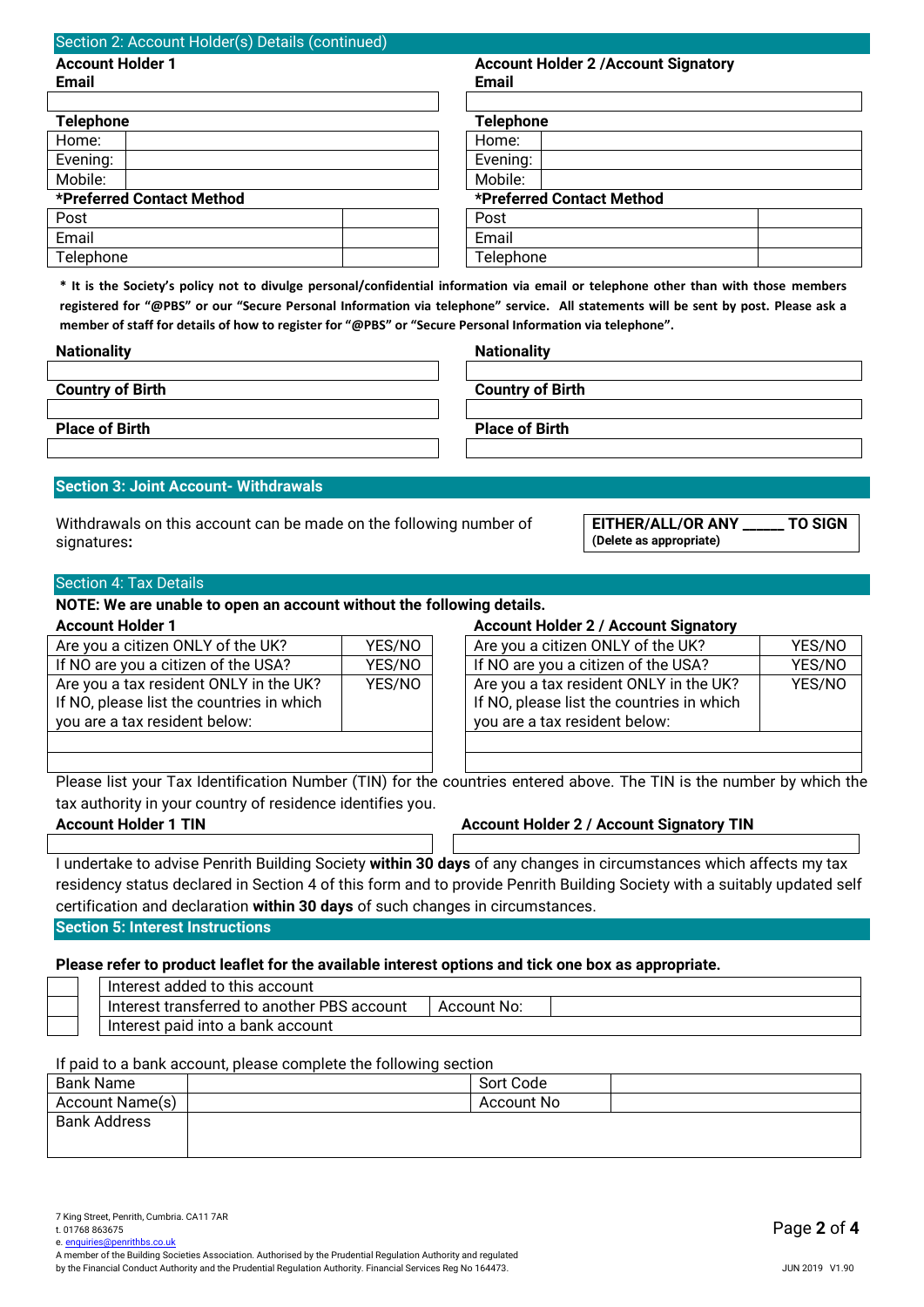#### **Section 6: Customer Identification**

**WE ARE UNABLE TO OPEN A NEW ACCOUNT WITHOUT SUFFICIENT IDENTIFICATION. We will require one document from each applicant to verify your identity. We will also perform an electronic check. We may request further identification documents if the electronic check does not confirm your identity sufficiently. Please refer to our Identification Requirements information for acceptable documents. If you are an existing customer we will check our records as to when your identity was last confirmed and in certain circumstances we may require further proof of your identity and address.**

# **Section 7: Terms, Conditions & Declarations**

This is our member agreement on which we intend to rely. For your own benefit and protection you should read the declarations below carefully before signing them. Please ask a member of staff for further information on any point you do not understand.

#### **Agreement to Assign**

IF YOU HAD A SHARE ACCOUNT WITH THE SOCIETY ON 30 SEPTEMBER 2000 AND HAVE KEPT A SHARE ACCOUNT EVER SINCE THAT DATE, OR IF YOU HAVE A MORTGAGE WITH THE SOCIETY AT TODAY'S DATE THE WORDING IN PARAGRAPHS 1 & 2 BELOW DOES NOT APPLY TO YOU, HOWEVER IT MUST NOT BE DELETED. PLEASE LIST YOUR SHARE/MORTGAGE ACCOUNT NUMBER(S).

- 1. By applying to open a share account on or after 1 October 2000 I/we agree with the Society and the Charities Aid Foundation ("the CAF") that I/we will assign to the CAF (or to any other charity(ies) nominated by it or by the Society under the provisions of a deed dated 29 September 2000 between the Society and the CAF, in which the case references to CAF shall include references to any other charity(ies), but to no other person) the rights to any relevant conversion benefits (defined below). This obligation will not apply to me/us if I/we fall within any class of persons which, at today's date, the Society wishes to be excluded from such obligation. This agreement is irrevocable and authorises the Society to transfer to the CAF any such benefits without further notice to me/us. I/We understand that neither the Society nor the CAF will release me/us from this agreement or vary its terms and I/we will continue to be bound by the above condition even if the Society decides at some point in the future (and announces any such decision by press release or otherwise) that it is no longer in the best interests of the Society to continue with the above assignment condition generally in respect of new members.
- 2(a). "Relevant conversion benefits" means any benefits to which I/we might become entitled as a shareholding member of the Society under the terms of any future transfer of the Society's business to a company (ie. on a conversion or takeover) which is completed at any time within the five years immediately following the date on which my/our share account is opened (or, if applicable, the shorter period as set out in the list available from the Society's Secretary). "Relevant conversion benefits" does not include the statutory right to have shares in the Society (including balances on any share accounts) converted into deposits with the company on a conversion or takeover.
- 2(b). If the Society merges with any other society, after the date of such merger the "Society" includes such other society.

A list of the classes of persons which the Society currently wishes to be excluded from the obligation to assign or in respect of which a shorter period applies (which list may change from time to time but not with retrospective effect) is available from the Society's Secretary at its principal office.

#### **Your Personal Data**

#### **Your Rights**

For the purposes of General Data Protection Regulation, the Penrith Building Society is the Data Controller responsible for the processing of your personal data. You have the right to request in writing a copy of the details held about you and where necessary the right to object to certain processing, the right to correct, sometimes delete and restrict the personal data the Society uses. In addition, you have the right to complain to the Society and the Information Commissioners Office, which enforces data protection laws, at https://ico.org.uk. As a result of the General Data Protection Regulation, we have published a Privacy Notice to make it easier for you to find out how we use and protect your information. A copy of the Privacy Notice has been provided to you, you can also view this on the Society's website [www.penrithbs.co.uk](http://www.penrithbs.co.uk/) or a copy can be picked up in Branch.

Where you have provided your consent to the Society, such as to receive marketing messages, you have the right to withdraw it at any time. You can do this by calling into the Branch, phoning us on 01768 863675 or writing to us at 7 King Street, Penrith, Cumbria, CA11 7AR.

### **How We Use Your Data**

a) Penrith Building Society will only retain your personal data only for as long as necessary to administer your account in line with regulatory and legal requirements.

b) Penrith Building Society processes your personal information to enable it to provide a service for its members and customers which may include managing your accounts, maintaining its own accounts and records, supporting staff training and development, promoting its services; undertaking market research and the provision of financial services and advice.

c) If false and inaccurate information is provided and fraud is identified, your details will be passed to fraud prevention agencies.

e[. enquiries@penrithbs.co.uk](mailto:enquiries@penrithbuildingsociety.co.uk)

Page **3** of **4**